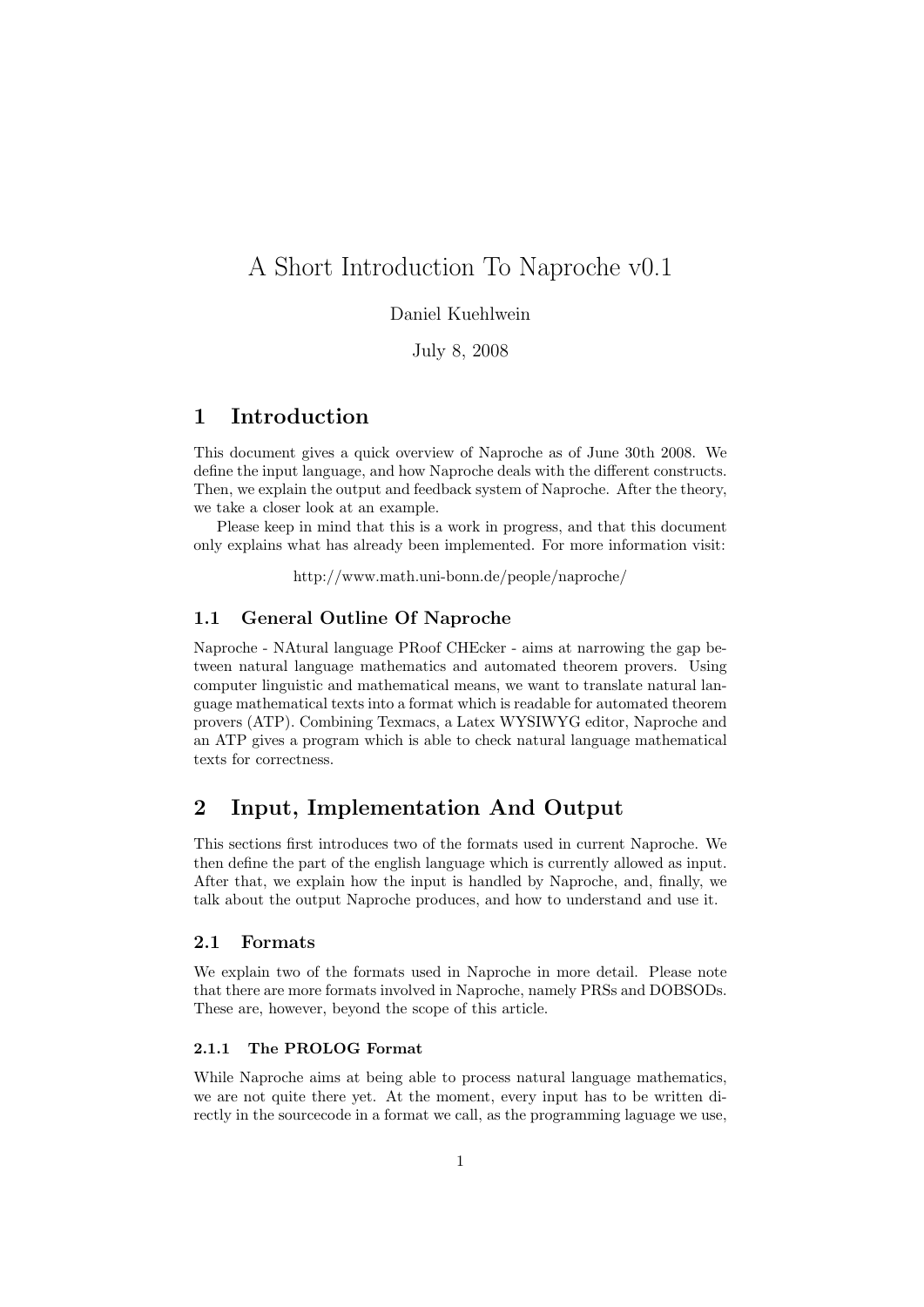PROLOG. Sentences are prolog lists, and mathematical symbols are written in their unicode representation. We give a few examples of natural language mathematic expressions and their corresponding PROLOG input. These examples do not provide a complete translation of natural language into PROLOG, but hopefully give you the general idea.

| Natural language<br>PROLOG | Assume, that $\neg \exists y$ such that $y \in \emptyset$ .<br>[assume, that, math("\u00ac\u2203 y<br>$(y \u2208 \u2205)$ |
|----------------------------|---------------------------------------------------------------------------------------------------------------------------|
| Natural language           | Define $Trans(x)$ if, and only if                                                                                         |
|                            | $\forall u, v((u \in v) \land (v \in x)) \rightarrow (u \in x).$                                                          |
| PROLOG                     | [define, math("Trans(x)"), iff, math("\u2200 u \u2200 v                                                                   |
|                            | $((u \u2208 v) \u2227 (v \u2208 x))$                                                                                      |
|                            | $\u2192 (u \u2208 x))"$                                                                                                   |
| Natural language           | Then $\exists x, x \in \emptyset$ .                                                                                       |
| PROLOG                     | [then, math("\u2203 x x \u2208 \u2205")]                                                                                  |

#### 2.1.2 The TPTP Format

Originally, each automated theorem prover had its own input format. In the past few years, with the rise of CASC, and, with it, the Thousand Problems for Theorem Provers, the TPTP format emerged. The TPTP format is a way of writing first order logic which is understood by almost every first order ATP. In Naproche, we translate natural language to ATP queries. We write the queries in TPTP, as this allowes us to try different ATP systems. Therefore, a basic understanding of the TPTP format is helpful. Again, we will only scratch the surface.If you want more information about TPTP, take a look at www.tptp.org

A first order formula in TPTP has the following Syntax:

fof(name, role, formula).

name is the name of the formula, role states whether the formula is an axiom or a conjecture and formula is the formula we are talking about. In section 3 we will talk about the name and the role in more detail.

Our examples from before look as follows in TPTP

| Natural language<br>PROLOG<br>TPTP | Assume, that $\neg \exists y$ such that $y \in \emptyset$ .<br>[assume, that, math("\u00ac\u2203 y<br>$(y \u2208 \u2205)$<br>fof $(1, \text{ axiom}, (?[Vy]:(\text{in}(Vy, \text{vemptyset}))))$ . |
|------------------------------------|----------------------------------------------------------------------------------------------------------------------------------------------------------------------------------------------------|
| Natural language                   | Define $Trans(x)$ if, and only if                                                                                                                                                                  |
| PROLOG                             | $\forall u, v((u \in v) \land (v \in x)) \rightarrow (u \in x).$<br>[define, math("Trans(x)"), iff, math("\u2200 u \u2200 v<br>$((u \u2208 v) \u2227 (v \u2208 x))$                                |
| TPTP                               | $\u2192 (u \u2208 x))"$<br>fof(1, axiom, $![Vx]$ :((trans(Vx)) <=> ( $![Vu]$ :( $![Vv]$ :<br>$(((\text{in}(Vu, Vv)) \& (\text{in}(Vv, Vx)))=\rangle (\text{in}(Vu, Vx)))))).$                      |
| Natural language<br>PROLOG<br>TPTP | Then $\exists x, x \in \emptyset$ .<br>[then, math("\u2203 x x \u2208 \u2205")]<br>$f \circ f(1, \text{ conjecture}, ?[Vx]:(\text{in}(Vx,\text{vemptyset}))).$                                     |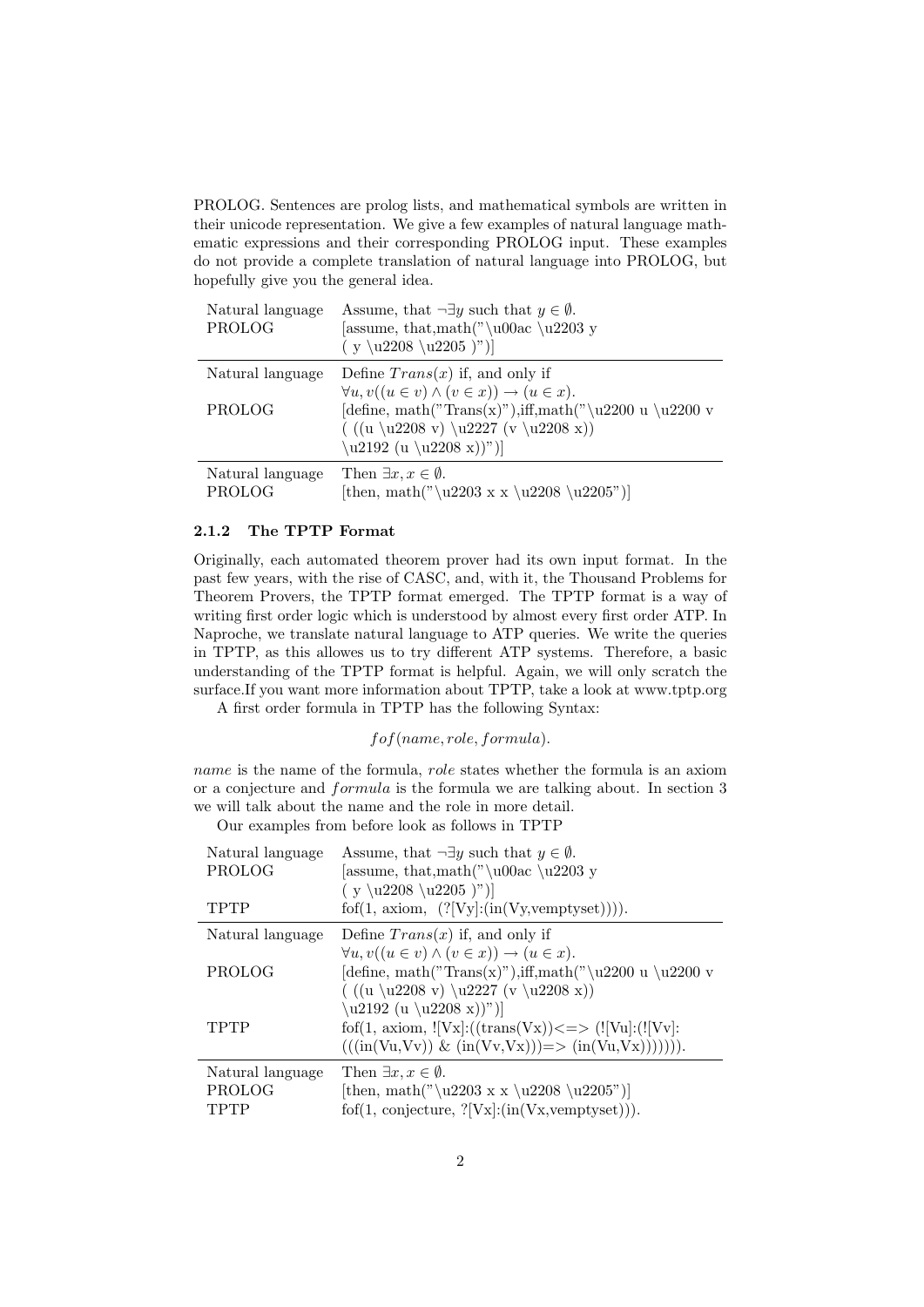#### 2.2 The Input

Automatic understanding of natural language is the topic of computer linguistics. If computers could understand natural language, translations from one language into another would not be a problem anymore. If you ever used any automatic translation program you probably noticed that we are not quite there yet. One way around this problem is to simply restrict the allowed input. Naproche also facilitates this approach.

In the following, *statement* stand for a mathematical formula. We now define the allowed input constructs:

#### 2.2.1 Statements

A statement sentence consists of a, possibly empty, statement prefix and the actual statement. So we have the structure:

 $[statement\_prefix, statement]$ 

Here, statement prefix can be any of the following: [then],[hence],[recall, that], [but], [in, particular],[observe, that],[together, we, have],[so].

e.g. [then, math("\u2203 x x \u2208 \u2205")] is a valid statement.

#### 2.2.2 Negation

A negation is quite similar to a normal statement:

[not, statement]

e.g.  $[not, math("x=x"]$  is a valid negation.

#### 2.2.3 Definitions

A definition has two possible structures:

 $[define, left\_statement, if f, right\_statement]$ 

and

 $[define, left\_statement, if, and, only, if, right\_statement]$ 

e.g. [define, math("Trans(x)"),iff,math("\u2200 u \u2200 v ( ((u \u2208 v)  $\u2227 (v \u2208 x)) \u2192 (u \u2208 x))$  is a valid definition.

#### 2.2.4 Assumptions

Assumptions are a common mathematical construction. However, there is one problem. In natural language texts, they often end impicitly. In order to make it easier for us, we introduce a trigger to mark the end of an assumption. Therefore, assumptions usually come in pairs. (There is one exception, which involved a [qed] sentence. See structural markers for more details).

To open an assumption we use the structure:

 $[assumption\_trigger, statement]$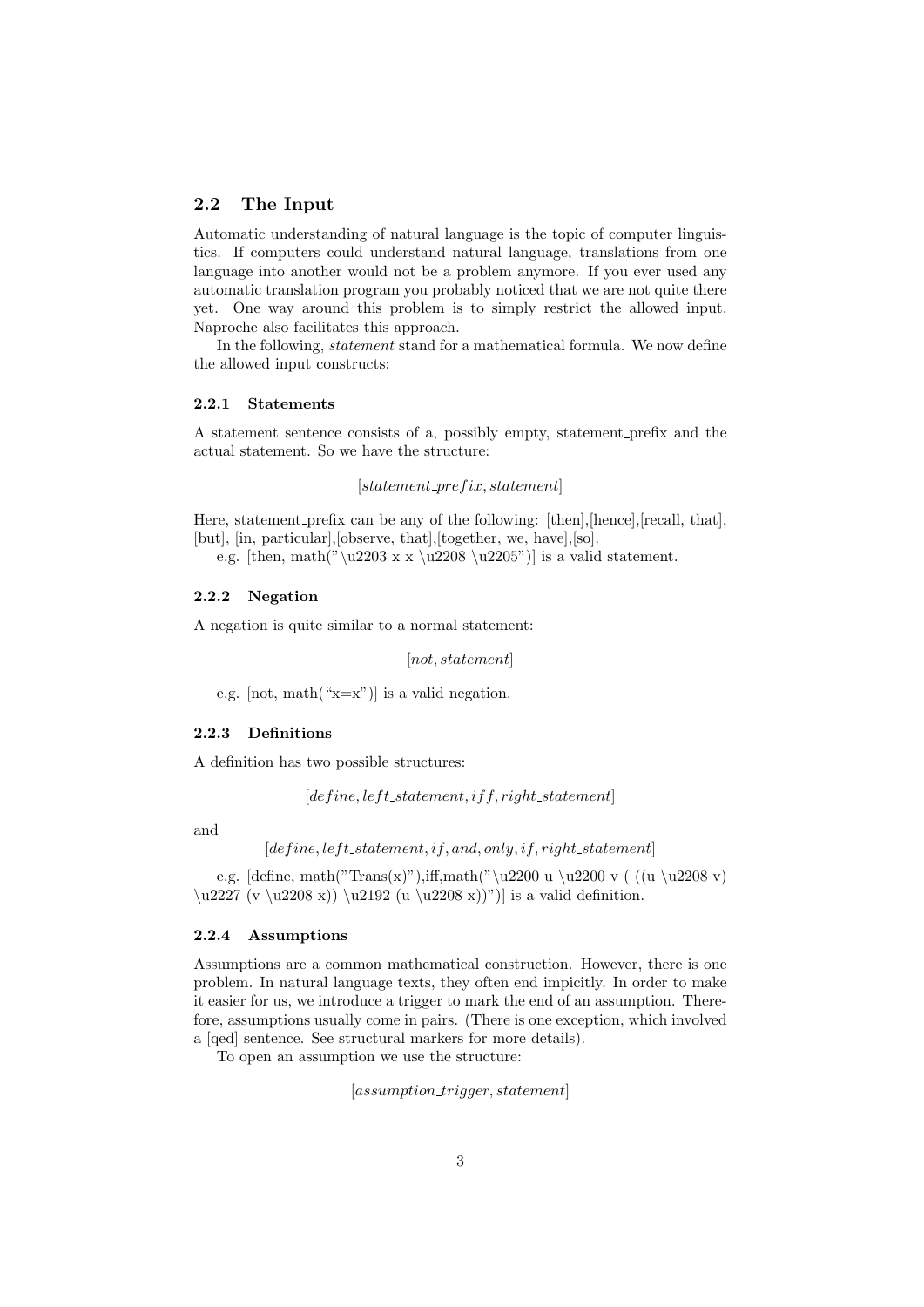where assumption trigger is any of the following: [assume, that], [consider], [let], [assume, for, a, contradiction, that].

To close an assumption we use:

[*thus*, *statement*]

The assumption is valid for every sentence between the [assumption trigger] and the [thus] sentence.

e.g. [assume, that, math("\u00ac Trans(\u2205)")],[then, math("\u2203 x  $x \u2208 \u2205"$ ], [contradiction], [thus, math("Trans(\u2205)")].

## 2.2.5 Implication

Implications are triggered by *implies*:

[statement, implies, statement]

e.g.  $[math(*x=y")$ , implies,  $math(*y=x")$ .

### 2.2.6 For all

Forall statements using natural language quantification have the structure:

 $[for, all, statement\_list, (,,), statement]$ 

Here statement list is a list of statement. We expect a list here to make quantification over several variable at once possible.

e.g. [for, all, math $(\mathscr{C}x)$ , (,) math $(\mathscr{C}x=x)$ ].

#### 2.2.7 Contradiction

"Proof by Contradiction" is a another common construct in mathematical proofs. A contradiction is indicated by:

[*contradiction*]

#### 2.2.8 Structural markers

Mathematical texts also use markers like Theorem or Lemma to structure them. In Naproche we allow the following constructions:

 $[[theorem], goal, [proof], body, [qed]]$ 

 $[[lemma], goal, [proof], body, [qed]]$ 

Here goal and body are list of statements. Note that  $\text{[ged]}$  closes any assumptions which are still open in the end of the proof.

e.g.  $[[\text{theorem}],[\text{math}("x=x$   $)],[\text{proof}],[\text{math}("x=x$   $)],[\text{qed}]$  is a valid theorem.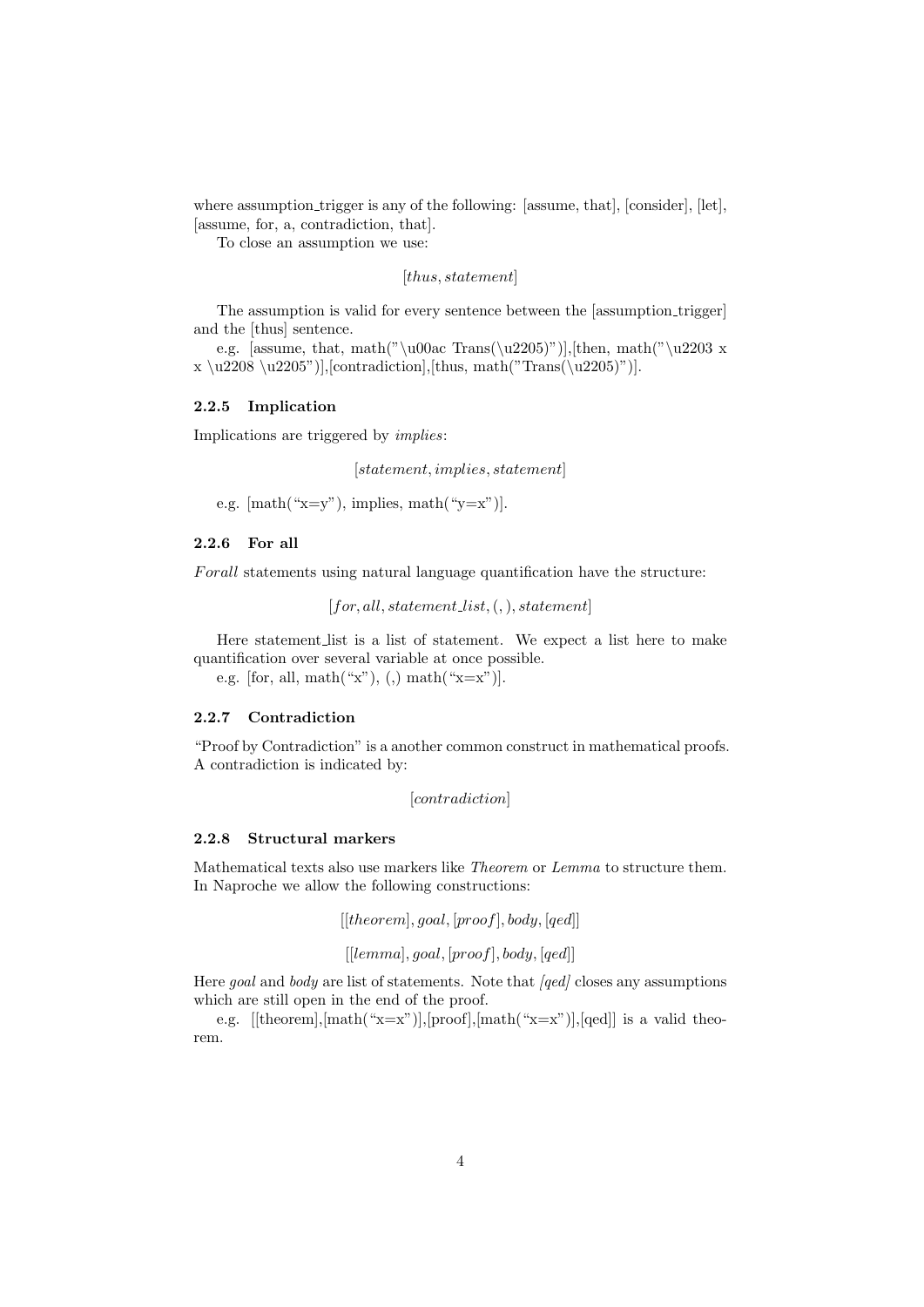#### 2.3 The Implementation

In section 2.2, we specified the input of Naproche. In this section, we explain what is happening internally, when parsing a sentence.

When processing a text, Naproche keeps a list of Premises. At any given moment, Premises contains all statements which we consider true at that moment. Naproche takes care of keeping the *Premises* updated, and of checking statements using an ATP. Note that at the start of Naproche, Premises is an empty list. In the following, we describe the Naproche algorithm for each sentence type.

#### 2.3.1 Statements

Statements are the most basic sentences. Upon parsing a statement sentence, Naproche tries to prove the statement from the current Premises.

To be more precise, Naproche first translates the Premises and the statement into TPTP and writes the result in  $Output/InputId$ , where Id is a unique string, corresponding to the sentence. It then calls  $SystemsOnTPTP$ , a program written by Geoff Sutcliffe, to start the ATP. The result of the ATP is saved in  $Output/OutputId.$  Naproche then creates a new line in  $final\_output$  containing the Id, the formula to be proved in TPTP and the result. (For more details see section 2.4 and 3). Finally the statement is added to the list of *Premises*.

e.g. Assume that Premises is empty. The sentence

[hence, math("x=x)"]

first creates a new input file, say  $Output/input$ , which contains

fof $(1, \text{ conjecture}, \exists(\forall x, \forall x))$ .

then it runs the ATP, and stores the result in an output file,  $Output\text{output}(i)$ :

```
Output/input0 Theorem 0.0 0.0 0 1 12
Output/input0 Refutation 0.0 0.0
```
as the ATP says Theorem, we add the following line to final output:

 $0 \qquad [f \circ f(1, \text{ conjecture}, = (vx, vx))]$  Theorem

#### 2.3.2 Negation

Recall, that a negation has the form [not, statement]. Naproche tries to prove the negated statement from the Premises.. Then it adds the negated statement to Premises.

e.g.

[not, math("x=y")]

After trying to prove  $\neg x = y$ , Naproche adds  $\neg(x = y)$  to the *Premises*.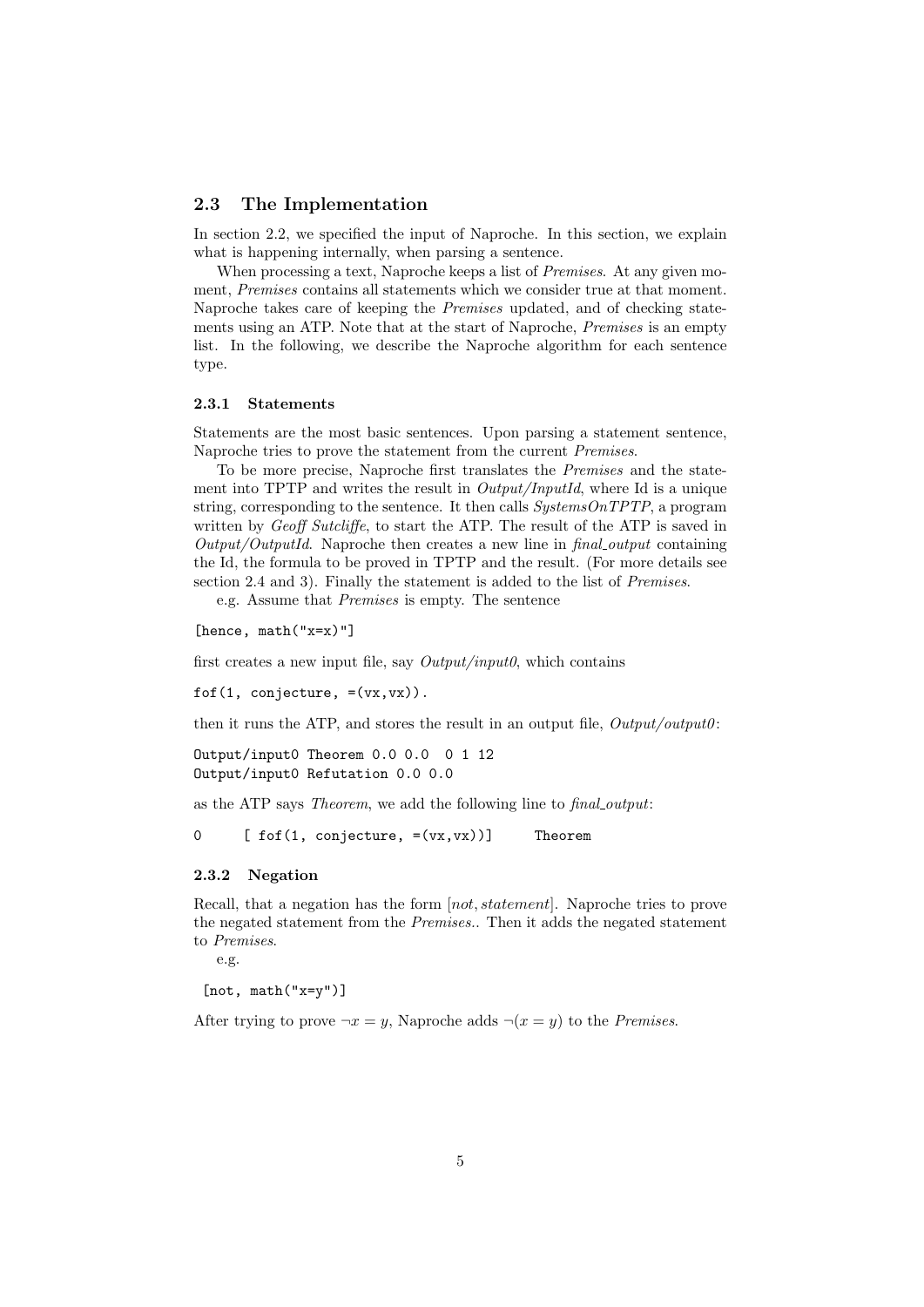#### 2.3.3 Definitions

Definitions are treated as equivalences. A definition sentence,  $[define, left\_statement, if f, right\_statement]$ , adds left\_statement  $\leftrightarrow$  right\_statement to the Premises. e.g.

[define, math("Trans(x)"),iff,math("\u2200 u \u2200 v ( ((u \u2208 v) \u2227 (v \u2208 x)) \u2192 (u \u2208 x))")],

Adds  $Trans(x) \leftrightarrow \forall u, v((u \in v) \land (v \in x) \rightarrow (u \in x)$  to the *Premises*.

#### 2.3.4 Assumptions

Upon opening an assumption, e.g.  $let, statement$ , statement is added to the Premises. When we encounter [thus] or [qed], the Premises, which were valid before opening the assumption, are restored. Then, for each statement between the opening and the closing of the assumption, we add ∀[free variables in the assumption], assumption\_statement  $\rightarrow$  statement to the Premises. If [thus] was used to close the assumption, Naproche then tries to prove the statement following [thus] from the updated *Premises*.

There is one special case, namely, when a contradiction was proved while the assumption was open. In that case, every statement between the opening and the closing is discarded. We restore the old *Premises* and add  $\neg assumption\_statement.$ 

e.g. Assume that Premises is empty. Consider the following discourse.

 $[$ [let, math $("x=y")$ ], [hence, math("y=x"], [thus, math("\u2200 x \u2200 y (  $(x = y)$  \u2192  $(y = x)$ ")]]

Parsing the sentence [let, math("x=y")] adds  $x = y$  to Premises. [hence, math("y=x"] makes Naproche try and prove  $y = x$  from the Premises. [thus, math("\u2200 x \u2200 y (  $(x = y)$  \u2192  $(y = x)$ ")] does two things. First, it closes the assumption and resets the *Premises* to the empty list. Then, Naproche calculates the free variables of the assumption statement,  $x$  and  $y$ , and adds  $\forall x, y(x = y \rightarrow y = x)$  to the *Premises*. Second, it tries to prove the statement following [thus] from the *Premises*. This, of course, succeeds as they are the same.

#### 2.3.5 Implication

When encountering an implication  $[statement A, implies, statement B],$ first, statementA is added to the Premises. Then, Naproche tries to prove  $statementB$  from the updated Premises. Afterwards, we restore the old Premises, and add statement $A \rightarrow statementB$ .

e.g.

$$
[math("x=y") , implies, math("y=x")]
$$

Naproche first tries to prove  $y = x$  from  $x = y$ , and then adds  $x = y \rightarrow y = x$ to Premises.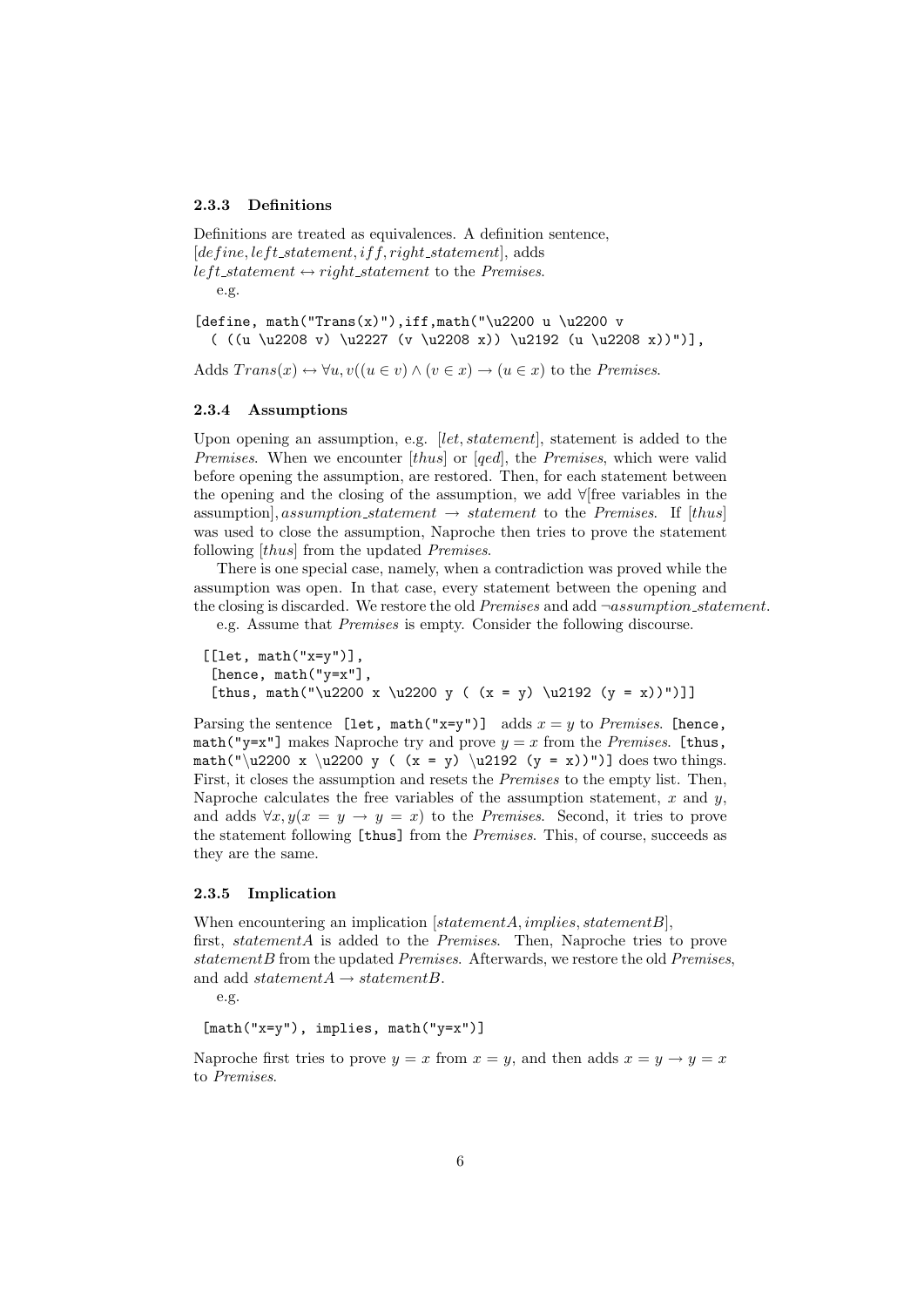#### 2.3.6 For all

```
When parsing a natural language quantification
[for, all, statement\_list, (,), statement], Naproche tries to prove
∀statement list, statement from the Premises. Then
∀statement list, statement is added.
   e.g.
 [for, all, math("x"), (,), math("x=x")]
```
We first try to prove  $\forall x, x = x$  and then add  $\forall x, x = x$  to Premises.

#### 2.3.7 Contradiction

The sentence  $[contradiction]$  makes Naproche try, and prove  $$false$ . It then adds \$false to the Premises. For the use of [contradiction] see 2.3.4.

#### 2.3.8 Structural markers

Both [[theorem], goal, [proof], body, [qed]] and

[lemma], goal, [proof], body, [qed]] are treated the same. Therefore, we only consider the [theorem] case. When Naproche parses [theorem], it creates a temporary variable and saves all the statements in goal in it. It then parses body. Afterwards, we try to prove goal from all the Premises, which were availabe before *[theorem]*, and the statements from *body*. Finally, we discard *body* and add goal to the Premises.

e.g. Assume the Premises is empty.

```
[[theorem],
 [math("y=y"],
 [proof],
 [math('x=x")],
[qed]].
```
We first try to prove the *body:*  $x = x$ , and afterwards add  $x = x$  to the Premises. Then, the  $q\text{od}, y = y$ , has to be proved from Premises. After parsing these sentences, *Premises* contains only  $y = y$ .

## 2.4 The Output

Naproche provides you with several means to keep track of what it actually does when parsing a mathematical text. After running Naproche, you will find a file named *final output* in your Naproche folder, as well as lots of new files, named inputID and outputID, in your Output folder. Here, Id is either a number, or a string followed by a number.

#### 2.4.1 final output

final output is basically a table with three columns. Each row corresponds to one query to the ATP. The first column notes the Id of the sentence which is processed. The second column has the statement which Naproche tries to prove, in TPTP format. And the third column holds the result of the query.

e.g. The input, which is a proof for  $Ord(\emptyset)$ .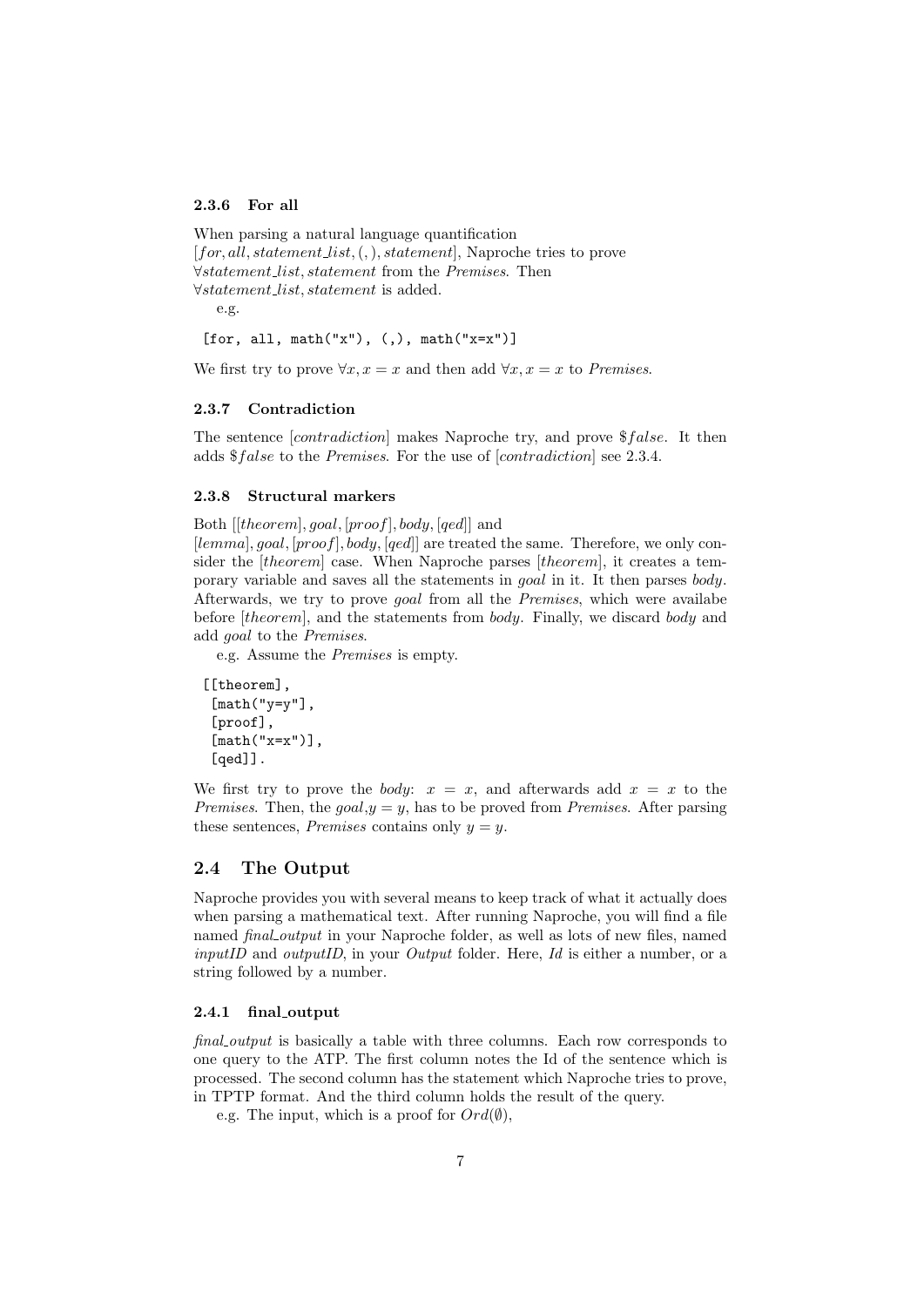```
[assume, that,math("\u00ac \u2203 y ( y \u2208 \u2205 )")],
[assume, that, for, all, \text{math("x")}, (,),math("\u00ac ( x \u2208 x )")],
[define, math("Trans(x)"),iff,math("\u2200 u \u2200 v (
((u \u2208 v) \u2227 (v \u2208 x)) \u2192 (u \u2208 x))")[define, math("Ord(x)"); iff, math("Trans(x) \u2227 (\u2200 y)(y \ u2208 x) \ u2192 Trans(y) ) " )[theorem],
[math("Ord(\u2205)")],
[proof],
[consider, math("u \u2208 v"), and ,math("v \u2208 \u2205")],
[assume, that, math("\u00ac Trans(\u2205)")],
[then, math("u2203 x x \u2208 \u2205"][contradiction],
[thus, math("Trans(\u2205)")],
[assume, that, math("\u00ac Trans(v)")],
[then, math("\u2203 x x \u2208 \u2205")],
[contradiction],
[thus, math("Trans(v)")],
[thus, math("Ord(\u2205)")],
[qed]
  creates the following final_result:
9 [fof(1, conjecture, ?[Vx]:(in(Vx,vemptyset)))] Theorem
10 [fof(1, conjecture, $false)] Theorem
```
11 [fof(1, conjecture, trans(vemptyset))] Theorem 13 [fof(1, conjecture, ?[Vx]:(in(Vx,vemptyset)))] Theorem 14 [fof(1, conjecture, \$false)] Theorem 15 [fof(1, conjecture, trans(vv))] Theorem theorem\_4 [fof(1, conjecture, ord(vemptyset))] Theorem

Here, each call was successful, as can be seen by the word Theorem in the third colum. If you compare the calls with the input and the description in 2.3, you can get a good idea of how Naproche works.

## 2.4.2 The Output folder

final output already gives you a good overview of what is happening. The Output folders contains even more information. For each ATP query, two files get created in Output, InputId and OutputId. Here, Id is the unique identification number of the input sentence.

e.g. When you take a look at the example in the last section, you will find that the first row in *final\_result* is

9 [fof(1, conjecture, ?[Vx]:(in(Vx,vemptyset)))] Theorem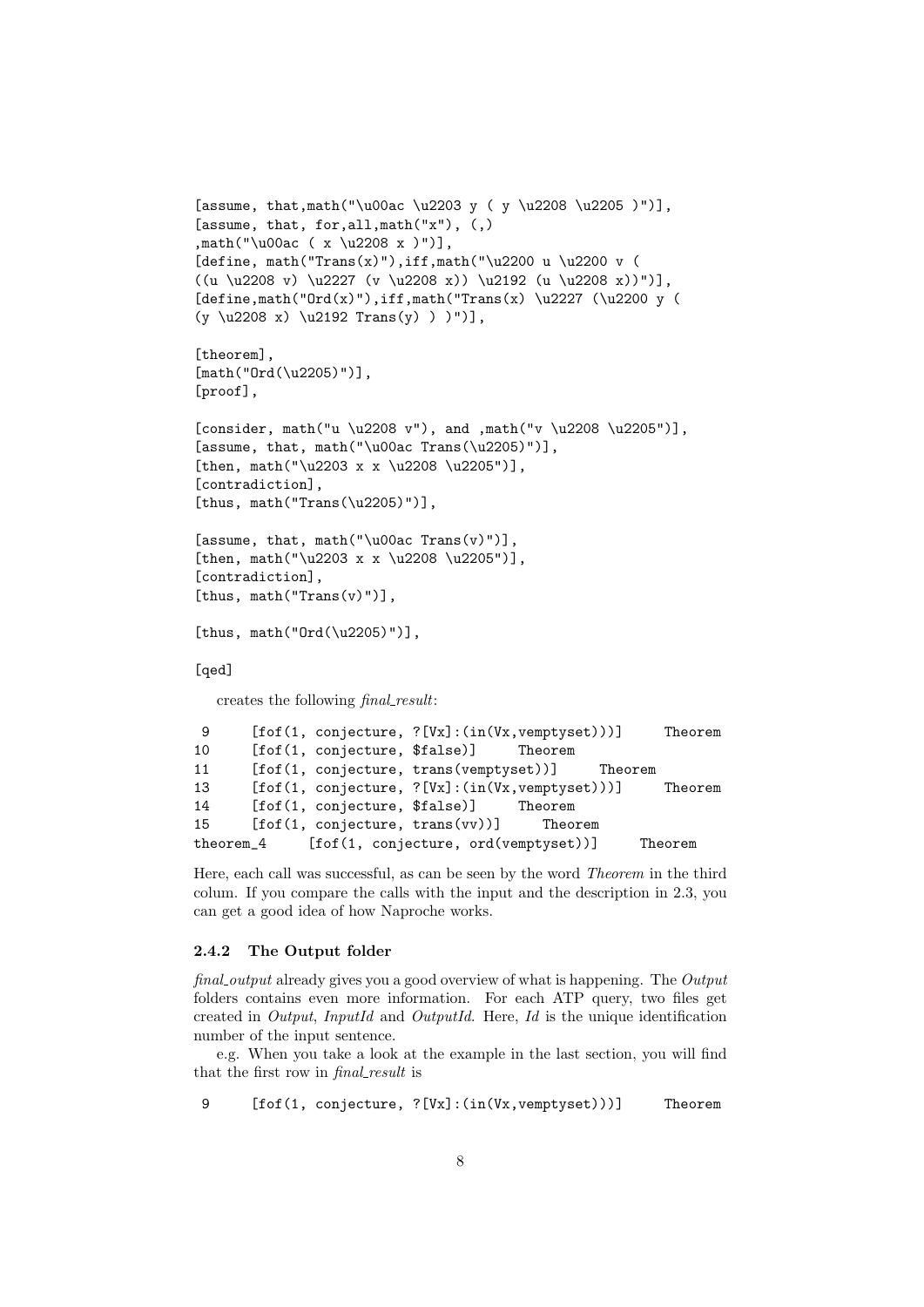The *Output* folders contains the corresponding input and output files: *input9* and output9. The input file contains:

```
fof(1, axiom, \tilde{ }(?[Vy]:(in(Vy, vemptyset)))).
fof(2, axiom, ! [Vx] : (-(in(Vx,Vx)))).
fof(3, axiom, ! [Vx] : ((trans(Vx)) \leq > (![Vu] : (![Vv] :(((in(Vu,Vv))\&(in(Vv,Vx)))=>(in(Vu,Vx))))).
f \circ f(4, \arcsin, ![Vx] : ((ord(Vx)) \leq*)(trans(Vx))\&(![Vy]:((in(Vy,Vx))\Rightarrow (trans(Vy))))).
fof(5, axiom, in(vv,vemptyset)).
fof(6, axiom, in(vu,vv)).
fof(7, axiom, ~(trans(vemptyset))).
fof(1, conjecture, ?[Vx]:(in(Vx,vemptyset))).
```
Our query is: Try to proof conjecture 1 using only the axioms 1-7. Have a look at the input, if you are not sure where these axioms stem from.

The output file contains:

Output/input9 Theorem 0.0 0.0 0 1 12 Output/input9 Refutation 0.0 0.0

Which tells us, that this is a theorem, meaning that the ATP could prove conjecture 1 from the axiom 1-7.

## 3 An Example

This section takes a closer look at an example. First, we explain how to use Naproche in its current form. Then, we give the example in normal english, followed by the example in PROLOG format. We then present final output. Finally, we go through the example, one sentence at a time, looking at the valid Premises at any given point, and compare the theory with the actual results.

## 3.1 Running Naproche

First make sure that you have TPTP World and SWI Prolog installed. Have a look at the README file in the Naproche folder for installation instructions. After that, open the terminal, go to your main Naproche directory, and start prolog using the 'pl' command. After that, consult load.pl, as well as, runner.pl via [load]. and [runner]. You should get the following output:

```
Welcome to SWI-Prolog (Multi-threaded, 32 bits, Version 5.6.55)
Copyright (c) 1990-2008 University of Amsterdam.
SWI-Prolog comes with ABSOLUTELY NO WARRANTY.
This is free software, and you are welcome to redistribute it
under certain conditions.
Please visit http://www.swi-prolog.org for details.
For help, use ?- help(Topic). or ?- apropos(Word).
?- [load].
% library(pldoc) compiled into pldoc 0.14 sec, 407,876 bytes
```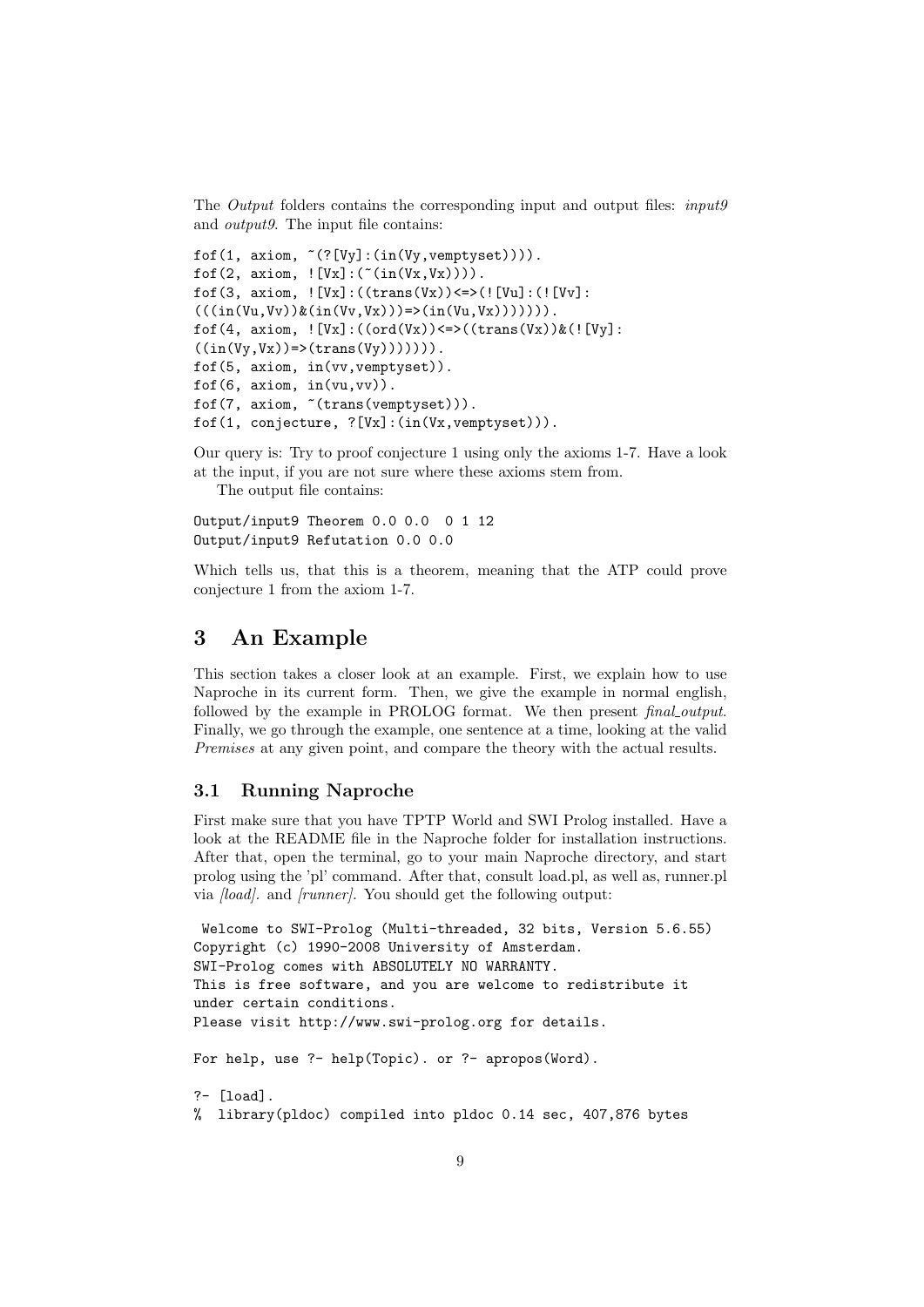```
% library(plunit) compiled into plunit 0.02 sec, 78,548 bytes
% library(sgml) compiled into sgml 0.00 sec, 19,840 bytes
% library(porter_stem) compiled into porter_stem 0.00 sec,
2,288 bytes
% library(occurs) compiled into occurs 0.01 sec,
6,844 bytes
% library(apply_macros) compiled into apply_macros 0.01 sec,
16,268 bytes
% naproche(gulp4swi) compiled into gulp4 0.01 sec,
19,752 bytes
% naproche(utils) compiled into utils 0.00 sec, 9,248 bytes
% naproche(production_utils) compiled 0.01 sec, 5,820 bytes
% naproche(development_utils) compiled into
development_utlis 0.00 sec, 4,760 bytes
% naproche(xml) compiled into xml 0.01 sec, 8,660 bytes
% naproche(texmacs) compiled into texmacs 0.00 sec, 6,664 bytes
% naproche(prs) compiled into prs 0.02 sec, 50,044 bytes
% naproche(translation_tptp) compiled into
translation_tptp 0.01 sec, 7,880 bytes
% naproche(prs_export) compiled into prs_export
0.01 sec, 23,500 bytes
% premises compiled into premises 0.02 sec, 22,296 bytes
% fof_check compiled into fof_check 0.01 sec, 16,608 bytes
% naproche(checker) compiled into check_prs 0.04 sec,
54,884 bytes
% naproche(expr_grammar) compiled into expr_grammar
0.01 sec, 16,668 bytes
% naproche(grammar) compiled 0.02 sec, 23,536 bytes
% naproche(math_lexicon) compiled into math_lexicon
0.00 sec, 10,120 bytes
% naproche(lexicon) compiled into lexicon 0.00 sec, 5,096 bytes
% test/production_utils.plt compiled 0.00 sec, 10,332 bytes
% test/development_utils.plt compiled 0.01 sec, 1,656 bytes
% test/xml.plt compiled 0.00 sec, 6,364 bytes
% test/prs/prs.plt compiled 0.01 sec, 30,416 bytes
% test/prs/prs_export.plt compiled 0.00 sec, 11,112 bytes
% test/logic/translation_tptp.plt compiled 0.01 sec,
11,996 bytes
% test/logic/checker.plt compiled 0.03 sec, 47,908 bytes
% test/logic/premises.plt compiled 0.04 sec, 58,140 bytes
% test/logic/fof_check.plt compiled 0.01 sec, 11,768 bytes
% test/expr_grammar.plt compiled 0.02 sec, 37,636 bytes
% Started Prolog Documentation server at port 8000
% You may access the server at http://localhost:8000/
% load compiled 0.78 sec, 1,778,512 bytes
true.
?- [runner].
Warning: /home/rekzah/Programming/Naproche/naproche/
```

```
runner.pl:350:
```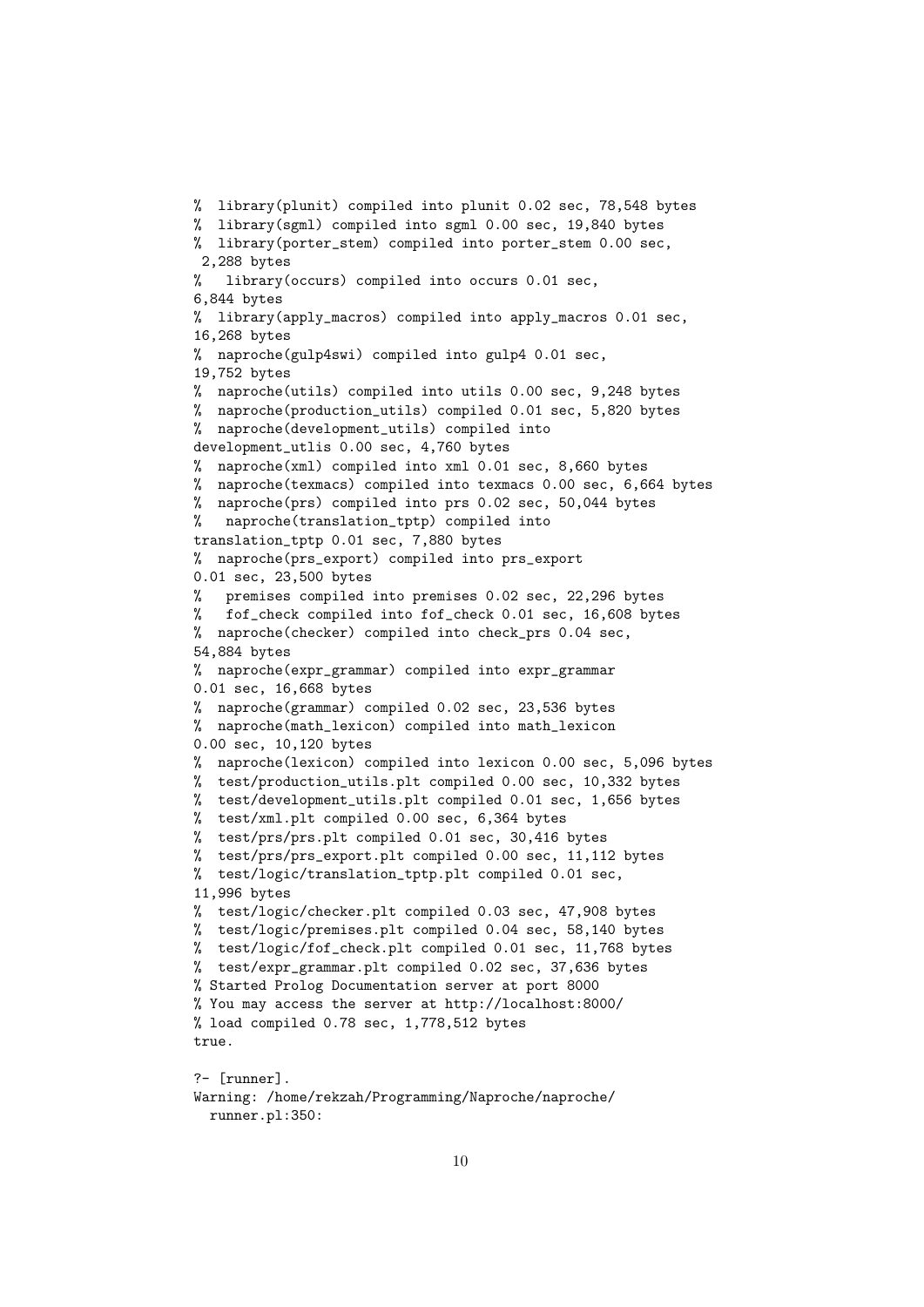```
Redefined static procedure logger/1
% runner compiled 0.03 sec, 27,844 bytes
true.
```

```
?-
```
If you want, you can type *run\_tests*. to check whether everything is working, but for now we assume that that is the case. Next, we start our example by typing  $try\_check(ord)$ . You should get the following output:

?- try\_check(ord). true.

?-

Note, that between typing the command and getting the result (true) up to 5 seconds will pass. Most of this time is needed for the actual checking of the proof. We hope that we can reduce it by using other checkers, and more efficient coding. You can use the  $try\_nocheck(ord)$ . command to see how long it takes without checking, and the  $try(ord, X)$ . command if you want to just build the PRS.

## 3.2 The Ordinals Example In Normal English

The following text originates from set theory, a mathematical discipline. Set theory concerns itself with the very basics of mathematics. Together with logic, it can be seen at the foundation of nowadays mathematics. The text proves that there is a difference between classes and sets. In particular, that the class of all ordinals is not a set. The only assumptions we use are the existence of an emtpy set, and the foundation axiom. To make the natural language version easier to compare with the PROLOG version, each sentence is written in a separate line.

Assume, that  $\neg \exists y$  such that  $y \in \emptyset$ . Assume, that for all x holds  $\neg x \in x$ . Define  $Trans(x)$  if, and only if  $\forall u, v((u \in v) \land (v \in x)) \rightarrow (u \in x)$ . Define  $Ord(x)$  if, and only if  $Trans(x) \wedge (\forall y (y \in x) \rightarrow Trans(y)).$ 

#### Theorem.  $Ord(\emptyset).$

Proof. Consider  $u \in v$  and  $v \in \emptyset$ . Assume that  $\neg Trans(\emptyset)$ . Then  $\exists x, x \in \emptyset$ . Contradiction. Thus  $Trans(\emptyset)$ . Assume that  $\neg Trans(v)$ . Then  $\exists x, x \in \emptyset$ . Contradiction. Thus  $Trans(v)$ . Thus  $Ord(\emptyset)$ .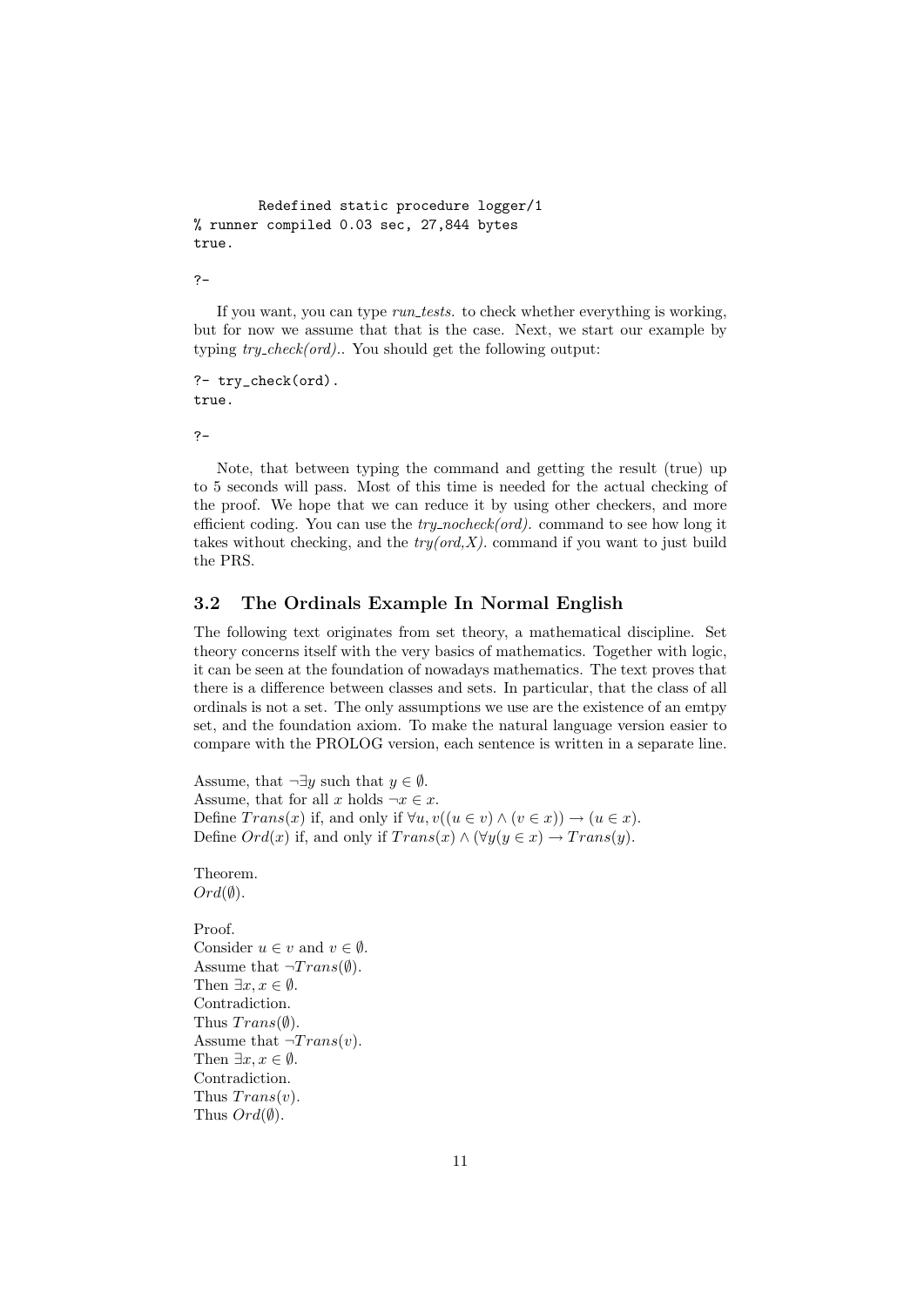Qed.

Theorem. For all  $x, y \in y \land Ord(y)$  implies  $Ord(x)$ .

Proof. Consider  $x \in y$  and  $Ord(y)$ . Then  $\forall x((x \in y) \rightarrow Trans(x)).$ Hence  $Trans(x)$ . Assume that  $u \in x$ . Then  $u \in y$ . Hence  $Trans(u)$ . Thus  $Ord(x)$ . Qed.

Theorem. For all  $x, \neq (\forall u(u \in x) \rightarrow Ord(u)).$ 

Proof.

Assume for a contradiction that there is an x such that  $\forall u((u \in x) \rightarrow Ord(u)).$ 

```
Lemma.
Ord(x)Proof.
Let u \in v and v \in x.
Then Ord(v).
Hence Ord(u).
So, u \in x.
Thus Trans(x).
Let v \in x.
Then Ord(v).
So Trans(v).
Thus Ord(x).
Qed.
```
Then  $x \in \mathcal{X}$ . Contradiction. Qed.

## 3.3 The Ordinals Example In Naproche

As our plugin for Texmacs is not working at the moment, we have to hardcode the example in our source files. In the Naproche folder, you find a file called runner.pl. This file contains tests and examples. The translation of the example into our current input format, PROLOG, can be found between the lines 120 and 197. We also present it here:

```
p(ord,Sentence) :-
Sentence = [
```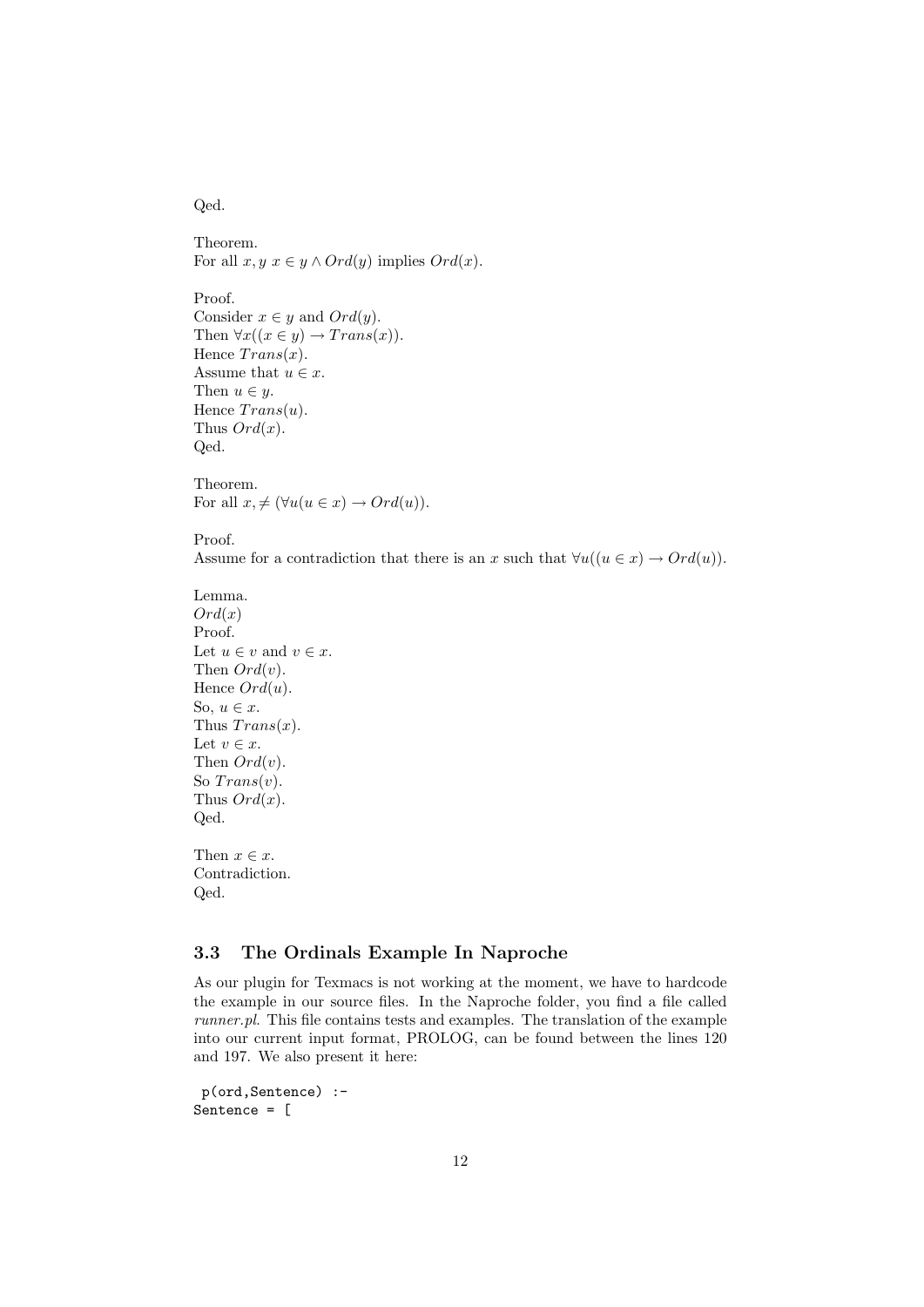```
[assume, that,math("\u00ac \u2203 y ( y \u2208 \u2205 )")],
[assume, that, for, all, \text{math("x")}, (,),math("\u00ac ( x \u2208 x )")],
[define, math("Trans(x)"),iff,math("\u2200 u \u2200 v (
  ((u \u2208 v) \u2227 (v \u2208 x)) \u2192 (u \u2208 x))")[define, math("Ord(x)"), iff, math("Trans(x) \u2227 (\u2200 y)(y \u2208 x) \u2192 Trans(y) ) "]\,[theorem],
[math("Ord(\u2205)")],
[proof],
[consider, math("u \u2208 v"), and ,math("v \u2208 \u2205")],
[assume, that, math("\u00ac Trans(\u2205)")],
[then, math("u2203 x x \u2208 \u2205"][contradiction].
[thus, math("Trans(\u2205)")],
[assume, that, math("\u00ac Trans(v)")],
[then, math("\u2203 x x \u2208 \u2205")],
[contradiction],
[thus, math("Trans(v)")],
[thus, math("0rd(\u2205)")],
[qed],
[theorem],
[for ,all , math("x"), (, ), for, all, math("y"), (,),
math("(x \u2208 y \u2227 Ord(y))"), implies, math("Ord(x)")],
[proof],
[consider, math("x \u2208 y"), and, math("Ord(y)")],
[then, math("\u2200 x ((x \u2208 y) \u2192 Trans(x) )")],
[hence, math("Trans(x)"))],[assume, that, math("u \u2208 x")],
[hence, math("u \u2208 y")],
[then, math("Trans(u)")],
[thus, math("Ord(x)")],
[qed],
[theorem],
[for, all, math("x"), (,) , math("\u00ac (\u2200 u (
  (u \u2208 x) \u2194 Ord(u)) )")],
[proof],
[assume, for, a, contradiction, that, there, is, an, math("x"),
   such, that, math("\u2200 u (
   (u \u2208 x) \u2194 Ord(u) )")
```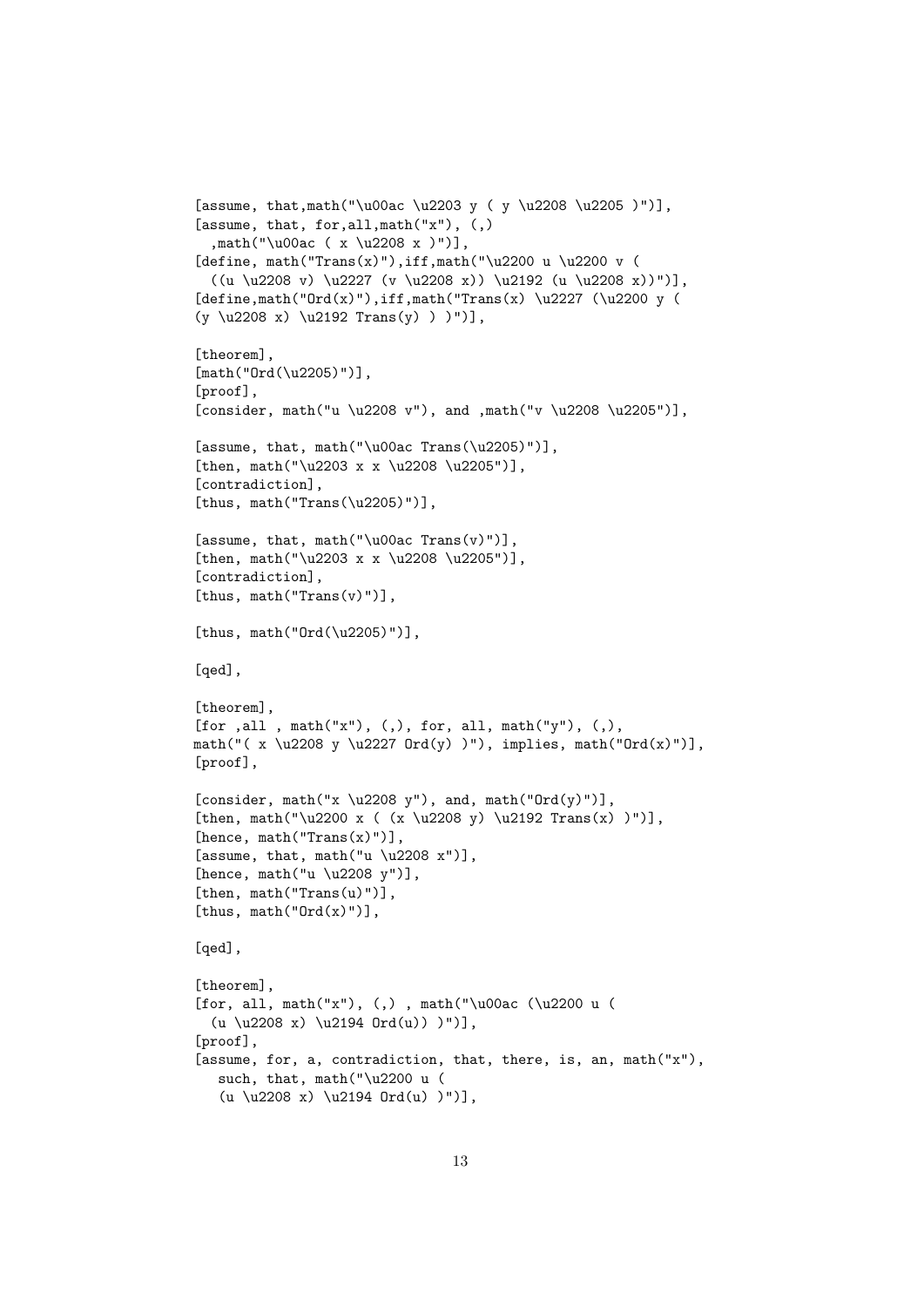```
[lemma],
[math('Ord(x)')],[proof],
[let, math("u \u2208 v"), and, math("v \u2208 x")],
[then, math("Ord(v)")],
[hence, math("Ord(u)"))],
[so, math("u \u2208 x")],[thus, math("Trans(x)")],
[let, math("v \u2208 x")],
[then, math("Ord(v)")],
[so, math("Trans(v)")],
[thus, math("Ord(x)")],
[qed],
[then, math("x \u2208 x")],
[contradiction],
```
[qed]

].

The programming language we use is prolog. Our input is a list of lists, where every 'internal' list represents a sentence in the normal proof. We use Unicode to encode mathematical symbols such as ∀, ∃ etc. That aside, you will find that our input is almost the same as the natural english proof, which we presented in the last section.

## 3.4 final output after running Naproche

After running Naproche on the ordinals example *final output* should look as follows:

```
9 [fof(1, conjecture, ?[Vx]:(in(Vx,vemptyset)))] Theorem
10 [fof(1, conjecture, $false)] Theorem
11 [fof(1, conjecture, trans(vemptyset))] Theorem
13 [fof(1, conjecture, ?[Vx]:(in(Vx,vemptyset)))] Theorem
14 [fof(1, conjecture, $false)] Theorem
15 [fof(1, conjecture, trans(vv))] Theorem
theorem_4 [fof(1, conjecture, ord(vemptyset))] Theorem
22 [fof(1, conjecture, ![Vx]:
 ((in(Vx,vy)) \Rightarrow (trans(Vx)))) Theorem
23 [fof(1, conjecture, trans(vx))] Theorem
25 [fof(1, conjecture, in(vu,vy))] Theorem
26 [fof(1, conjecture, trans(vu))] Theorem
27 [fof(1, conjecture, ord(vx))] Theorem
theorem_18 [fof(1, conjecture, ![Vx]:(![Vy]:(![Vy,Yx]]((\langle in(V_X,V_Y))\& (ord(V_Y)))=\rangle (ord(V_X)))) Theorem
37 [fof(1, conjecture, ord(vv))] Theorem
38 [fof(1, conjecture, ord(vu))] Theorem
39 [fof(1, conjecture, in(vu,vx))] Theorem
```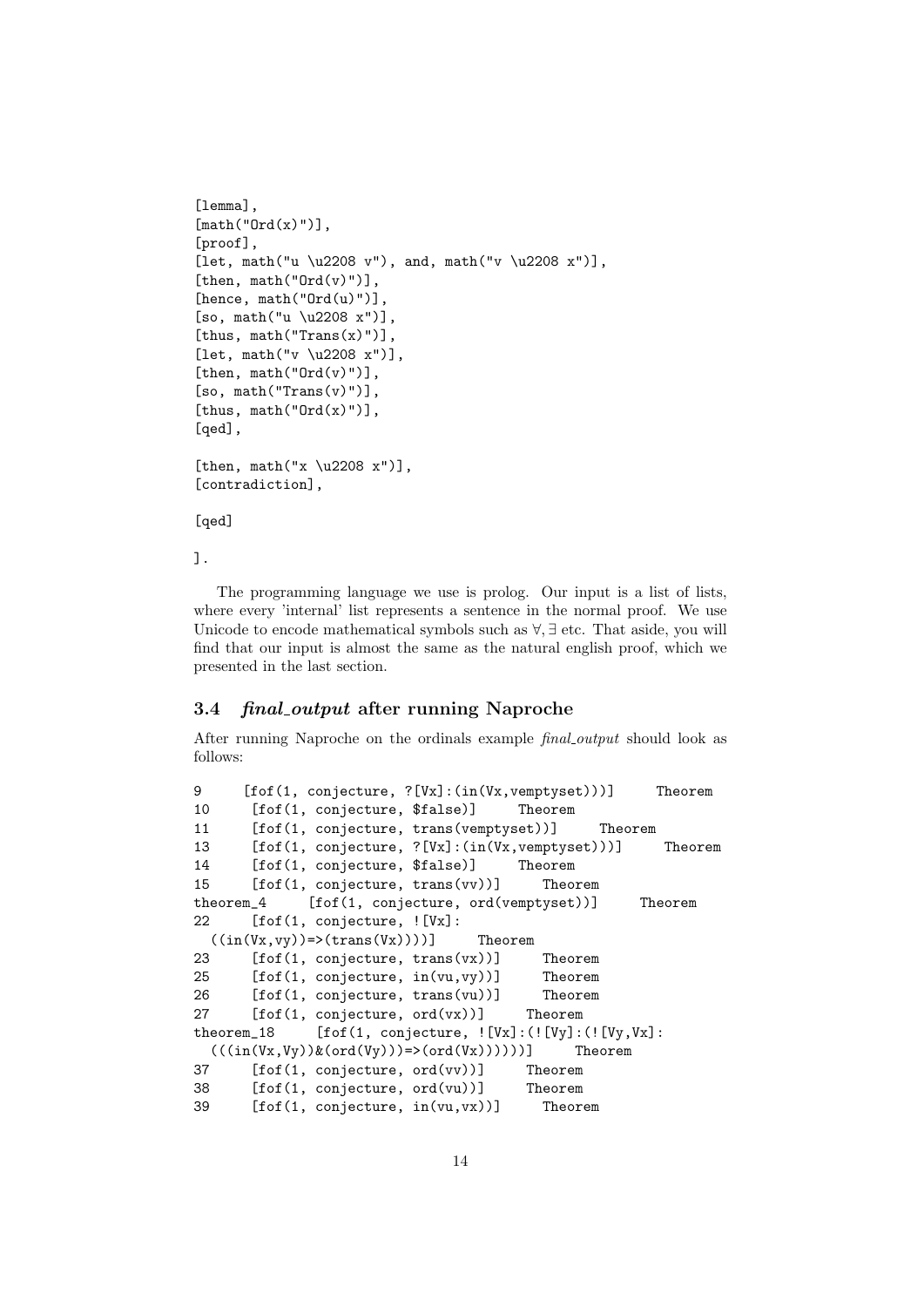```
40 [fof(1, conjecture, trans(vx))] Theorem
42 [fof(1, conjecture, ord(vv))] Theorem
43 [fof(1, conjecture, trans(vv))] Theorem
lemma_33 [fof(1, conjecture, ord(vx))] Theorem
46 [fof(1, conjecture, in(vx,vx))] Theorem
47 [fof(1, conjecture, $false)] Theorem
theorem_29 [fof(1, conjecture,
![Vx] : ("(![Vu] : ((in(Vu,Vx)) \leq)(ord(Vu))))))] Theorem
```
Each line corresponds to one call of the ATP, in our case OTTER. In this case, we could prove everything, as can be seen by the word Theorem at the end of each line.

## 3.5 Understanding Naproche

Now, we look at one sentence at a time. We explain what is going on, define the Premises, and compare the theory with the output we get in final output and the Output folder.

#### 3.5.1 Preliminaries

The first four lines of our example contain basic assumptions and definitions, under which we are working.

```
[assume, that,math("\u00ac \u2203 y ( y \u2208 \u2205 )")],
[assume, that, for, all, math("x"), (,),math("\u00ac ( x \u2208 x )")],
[define, math("Trans(x)"),iff,math("\u2200 u \u2200 v (
  ((u \u2208 v) \u2227 (v \u2208 x)) \u2192 (u \u2208 x))")[define,math("Ord(x)"),iff,math("Trans(x)\u2227 (\u2200 y (
(y \ u2208 x) \ u2192 Trans(y) ) )")],
```
Each opening of an assumptions adds a premise, and also each definition adds a premise. (See 2.3 for more details.) As there are only assumptions and definitions, there is nothing to prove. We list the active Premises after processing these four lines and proceed:

> active Premises  $\neg \exists u, u \in \emptyset$  $\forall x, \neg(x \in x)$  $Trans(x) \leftrightarrow \forall u, v((u \in v) \land (v \in x)) \rightarrow (u \in x)$  $Ord(x) \leftrightarrow Trans(x) \wedge (\forall y(y \in x) \rightarrow Trans(y))$

## 3.5.2 The First Theorem:  $Ord(\emptyset)$

The first thing we prove is  $Ord(\emptyset)$ :

```
[theorem],
[math("0rd(\u2205)")],
[proof],
[consider, math("u \u2208 v"), and ,math("v \u2208 \u2205")],
```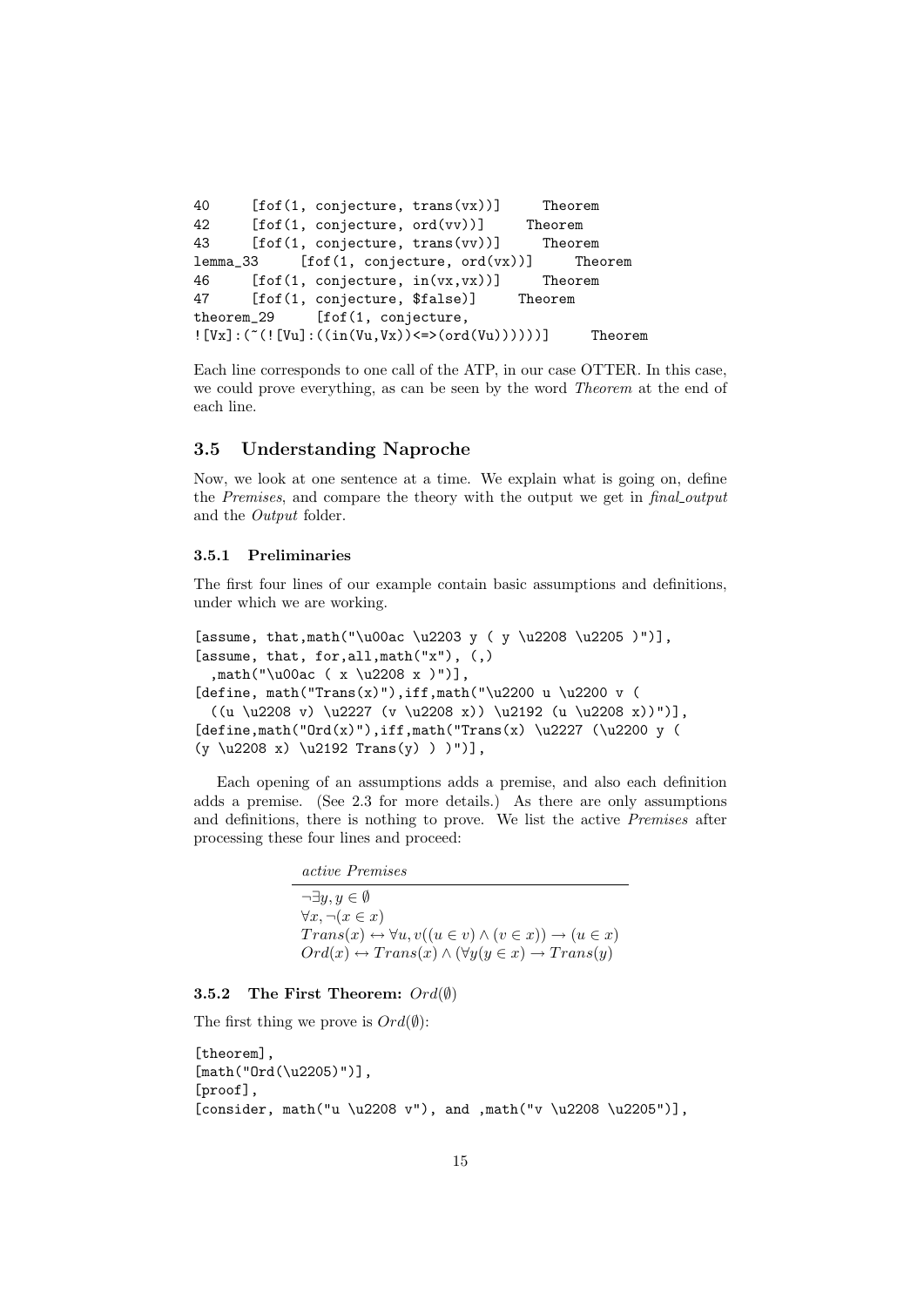```
[assume, that, math("\u00ac Trans(\u2205)")],
[then, math("\u2203 x x \u2208 \u2205")],
[contradiction],
[thus, math("Trans(\u2205)")],
```

```
[assume, that, math("\u00ac Trans(v)")],
[then, math("u2203 x x \u2208 \u2205"][contradiction],
[thus, math("Trans(v)"))],
```

```
[thus, math("Ord(\u2205)")],
```
#### [qed],

Upon parsing the sentence [theorem] , Naproche looks for the keywords [proof] and [qed] . All sentences between [theorem] and [proof] become the goal, all sentences between [proof] and [qed] are the body. Naproche tries to prove the goal from the body.

In this case, goal only contains one statement:  $Ord(\emptyset)$ . This is parsed and stored for later. Naproche proceeds by checking the body.

The first two statements of the body are two more assumptions. After parsing those, Premises contains:

#### Premises

 $\neg \exists y, y \in \emptyset$  $\forall x, \neg(x \in x)$  $Trans(x) \leftrightarrow \forall u, v((u \in v) \land (v \in x)) \rightarrow (u \in x)$  $Ord(x) \leftrightarrow Trans(x) \wedge (\forall y (y \in x) \rightarrow Trans(y))$  $(u \in v) \wedge (v \in \emptyset)$  $\neg Trans(\emptyset)$ 

The next sentence is [then, math("\u2203 x x \u2208 \u2205")]. This is the first statement. Time for some real work. Recall, that a statement means that we have to prove it from the current Premises. If you have a look at final output, you find that the first line of that file corresponds to our sentence:

| Natural language                                                               |  |  |
|--------------------------------------------------------------------------------|--|--|
| Then $\exists x, x \in \emptyset$                                              |  |  |
| <i>PROLOG</i><br>[then, math("\u2203 x x \u2208 \u2205")]                      |  |  |
| $final\_output$<br>9 $[fof(1, conjecture, ?[Vx]:(in(Vx, vemptyset)))]$ Theorem |  |  |

Furthermore, the file Output/input9 gives you a way of checking which Premises Naproche considers active at that moment. Again, the input corresponds to the Premises listed above.

```
fof(1, axiom, \tilde{f}(?[Vy]:(in(Vy,vemptyset)))).
fof(2, axiom, ! [Vx] : (-(in(Vx,Vx)))).
```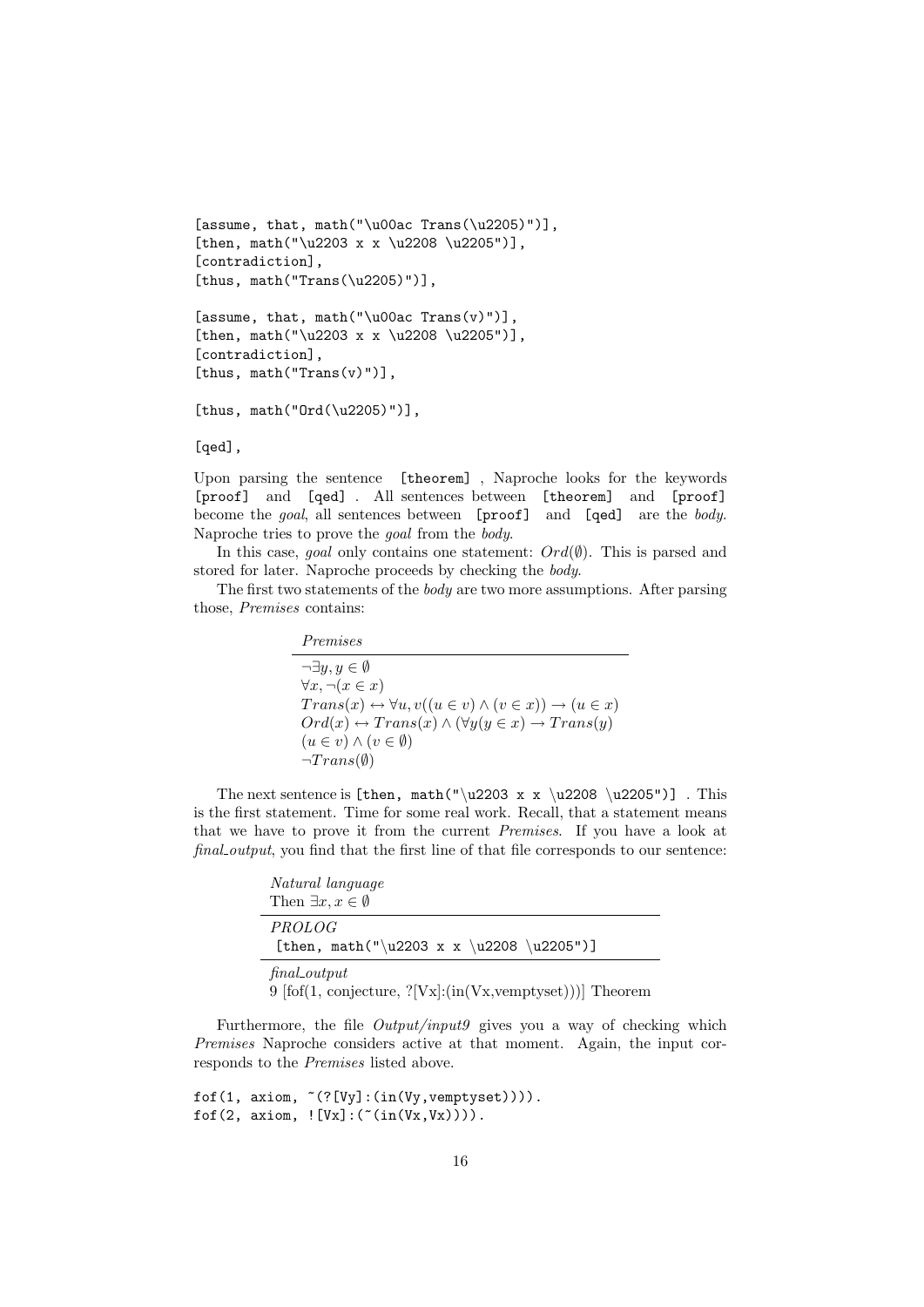```
fof(3, axiom, ! [Vx]:((trans(Vx)) <=>(! [Vu]:(! [Vv]:
  (((in(Vu,Vv))\&(in(Vv,Vx)))=)(in(Vu,Vx))))).
fof(4, axiom, ! [Vx] : ((ord(Vx)) \leftarrow > ((trans(Vx)) \& (![Vy] :((in(Vy,Vx))\Rightarrow (trans(Vy))))).
fof(5, axiom, in(vv,vemptyset)).
f \circ f(6, \arcsin, \text{in}(vu, vv)).
fof(7, axiom, "(trans(vemptyset))).
fof(1, conjecture, ?[Vx]:(in(Vx,vemptyset))).
```
For the sake of completeness, we also list  $Output/output9$ :

Output/input9 Theorem 0.0 0.1 0 1 12 Output/input9 Refutation 0.0 0.1

This gives the same result as *final output*: This statement can be proven from the Premises, and therefore is a Theorem.

After checking this sentence, the statement is added to the Premises. Therefore, after parsing [then, math("\u2203 x x \u2208 \u2205")], our Premises are:

> Premises  $\neg \exists y, y \in \emptyset$  $\forall x, \neg(x \in x)$  $Trans(x) \leftrightarrow \forall u, v((u \in v) \land (v \in x)) \rightarrow (u \in x)$  $Ord(x) \leftrightarrow Trans(x) \wedge (\forall y (y \in x) \rightarrow Trans(y))$  $(u \in v) \wedge (v \in \emptyset)$  $\neg Trans(\emptyset)$  $\exists x, x \in \emptyset$

Next comes [contradiction] . First, Naproche tries to prove \$false from the Premises. As  $\neg \exists y, y \in \emptyset$  and  $\exists x, x \in \emptyset$  are both available Premises, it should be no surprise that this check succeeds. final outputs second line corresponds with this check:

#### 10 [fof(1, conjecture, \$false)] Theorem

 $Output/input10$  contains our *Premises* with the conjecture \$false.

```
f \circ f(1, \text{ axiom}, \text{``(?}[Vy] : (\text{in}(Vy, vemptyset)))).
fof(2, axiom, !(Vx]:(\tilde{(in(Vx,Vx)})).
fof(3, axiom, ! [Vx] : ((trans(Vx)) \leq > (![Vu] : (![Vu] :(((in(Vu,Vv))\&(in(Vv,Vx)))=>(in(Vu,Vx)))))
fof(4, axiom, ! [Vx] : ((ord(Vx)) \leq*)(trans(Vx))&(![Vy] :((in(Vy,Vx))\Rightarrow (trans(Vy))))))).
fof(5, axiom, in(vv,vemptyset)).
fof(6, axiom, in(vu,vv)).
fof(7, axiom, ~(trans(vemptyset))).
fof(8, axiom, ?[Vx]:(in(Vx,vemptyset))).
fof(1, conjecture, $false).
```
and  $Output/output10$  says Theorem, as expected: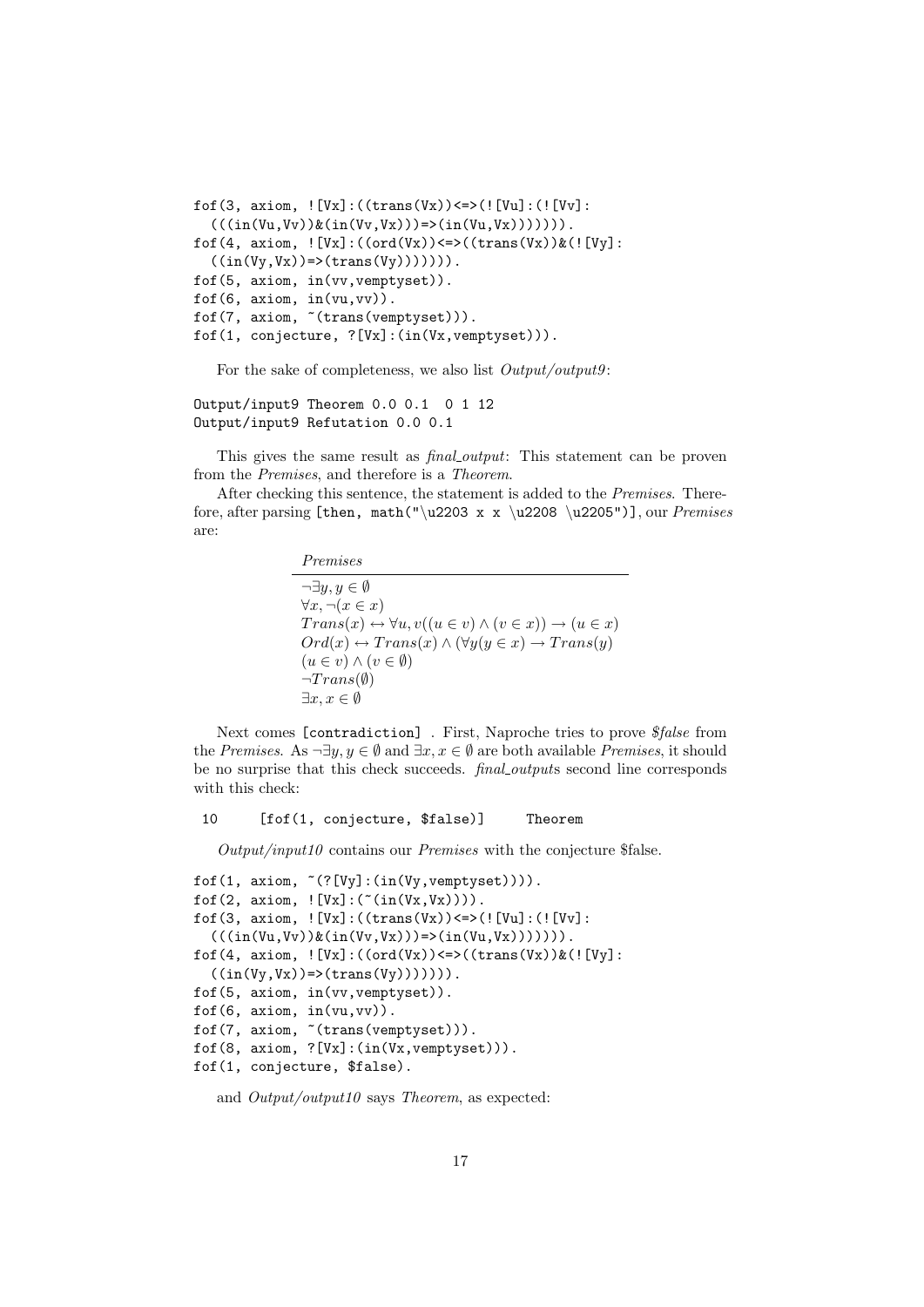### Output/input10 Theorem 0.0 0.0 0 1 12 Output/input10 Refutation 0.0 0.0

Finally, \$false is added to the Premises. Premises now contains:

Premises  $\neg \exists u, u \in \emptyset$  $\forall x, \neg(x \in x)$  $Trans(x) \leftrightarrow \forall u, v((u \in v) \land (v \in x)) \rightarrow (u \in x)$  $Ord(x) \leftrightarrow Trans(x) \wedge (\forall y (y \in x) \rightarrow Trans(y))$  $(u \in v) \wedge (v \in \emptyset)$  $\neg Trans(\emptyset)$  $\exists x, x \in \emptyset$ \$f alse

The next sentence is [thus, math("Trans(\u2205)")]. Recall, that thus closes an assumption. As we have a contradiction, all statements made in the scope of the assumptions are discarded, and the negated assumptions statement is added to the Premises. After this, the active Premises are:

| Premises |
|----------|
|          |

 $\neg \exists y, y \in \emptyset$  $\forall x, \neg(x \in x)$  $Trans(x) \leftrightarrow \forall u, v((u \in v) \land (v \in x)) \rightarrow (u \in x)$  $Ord(x) \leftrightarrow Trans(x) \land (\forall y(y \in x) \rightarrow Trans(y))$  $(u \in v) \wedge (v \in \emptyset)$  $\neg\neg Trans(\emptyset)$ 

From these updated Premises, we now try to prove the statement  $[\text{math("Trans(\u2205)")}]$ . Because  $\neg \text{Trans}(\emptyset)$  is an active premise, this also succeeds.

The third line in *final\_output* corresponds to this query:

#### 11 [fof(1, conjecture, trans(vemptyset))] Theorem

 $Output/input11$  contains the exact query, the axioms corresponding to our Premises, the conjecture to the statement.

```
fof(1, axiom, \tilde{ }(?[Vy]:(in(Vy, vemptyset)))).
fof(2, axiom, ! [Vx] : ( "(in(Vx,Vx)))).
fof(3, axiom, ! [Vx]:((trans(Vx)) <=>(! [Vu]:(! [Vv]:
  (((in(Vu,Vv))\&(in(Vv,Vx)))=>(in(Vu,Vx))))).
fof(4, axiom, ! [Vx] : ((ord(Vx)) \leq*)(trans(Vx))&([Vy]):((in(Vy,Vx))\Rightarrow (trans(Vy)))))).
fof(5, axiom, in(vv,vemptyset)).
fof(6, axiom, in(vu,vv)).
fof(7, axiom, ~(~(trans(vemptyset)))).
fof(1, conjecture, trans(vemptyset)).
```
Finally, the statement is added to Premises: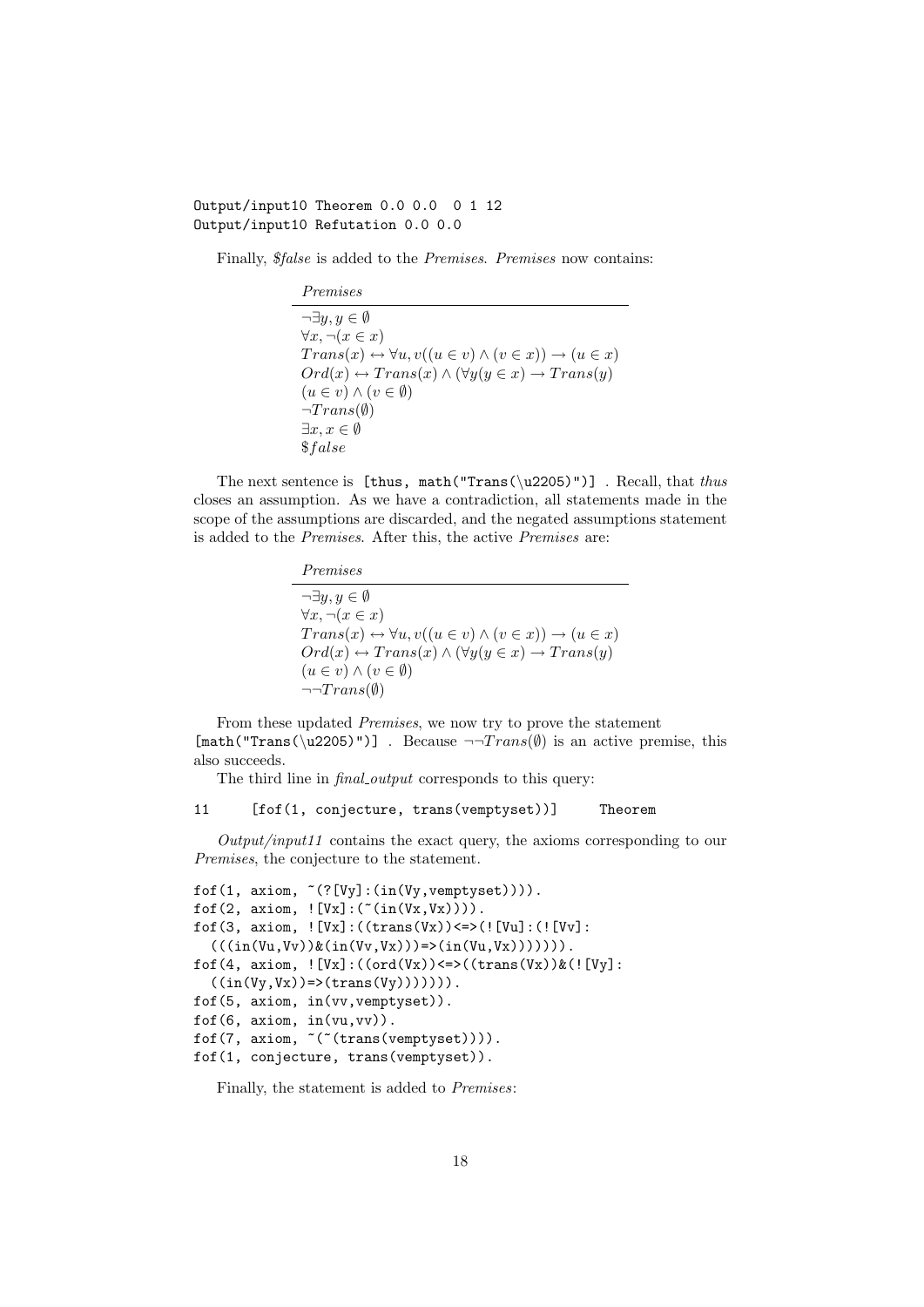Premises

$$
\neg \exists y, y \in \emptyset
$$
  
\n
$$
\forall x, \neg(x \in x)
$$
  
\n
$$
Trans(x) \leftrightarrow \forall u, v((u \in v) \land (v \in x)) \rightarrow (u \in x)
$$
  
\n
$$
Ord(x) \leftrightarrow Trans(x) \land (\forall y(y \in x) \rightarrow Trans(y))
$$
  
\n
$$
(u \in v) \land (v \in \emptyset)
$$
  
\n
$$
\neg Trans(\emptyset)
$$
  
\n
$$
Trans(\emptyset)
$$

The next four lines of the *body* of the theorem are dealt with equivalently. We present the active *Premises* after parsing them:

We now close another assumption: [thus, math(" $Ord(\u2205)$ ")]. This time, however, we don't have a contradiction. Therefore, Naproche does the following. First, it determins the free variables of the assumption statement:  $u$ and v. For each statement in the scope of the assumption, namely  $\neg$ Trans( $\emptyset$ ), Trans( $\emptyset$ ), ¬¬Trans(v) and Trans(v), Naproche adds  $\forall u, v$  assumption  $\rightarrow$ statement to Premises. The active Premises are then:

> Premises  $\neg \exists y, y \in \emptyset$  $\forall x, \neg(x \in x)$  $Trans(x) \leftrightarrow \forall u, v((u \in v) \land (v \in x)) \rightarrow (u \in x)$  $Ord(x) \leftrightarrow Trans(x) \wedge (\forall y (y \in x) \rightarrow Trans(y))$  $\forall u, v((u \in v) \land (v \in \emptyset)) \rightarrow \neg \neg Trans(\emptyset)$  $\forall u, v((u \in v) \land (v \in \emptyset)) \rightarrow Trans(\emptyset)$  $\forall u, v((u \in v) \land (v \in \emptyset)) \rightarrow \neg \neg Trans(v)$  $\forall u, v((u \in v) \land (v \in \emptyset)) \rightarrow Trans(v)$

Normally, Naproche would now try and prove the statement [thus, math("Ord(\u2205)")]. But in this case, a special feature comes into play. If the last statement of the proof is the same as the goal of theorem, we skip proving it, and, instead, try to prove the theorem. This is reflected in final output and the Output folder.

#### 3.5.3 The Rest Of The Text

We hope that, after giving you a detailed step by step approach in the last section, you can easily understand the remainder of the input text. Remember to use *final\_output* and *Output* to check the valid *Premises* and the ATP queries.